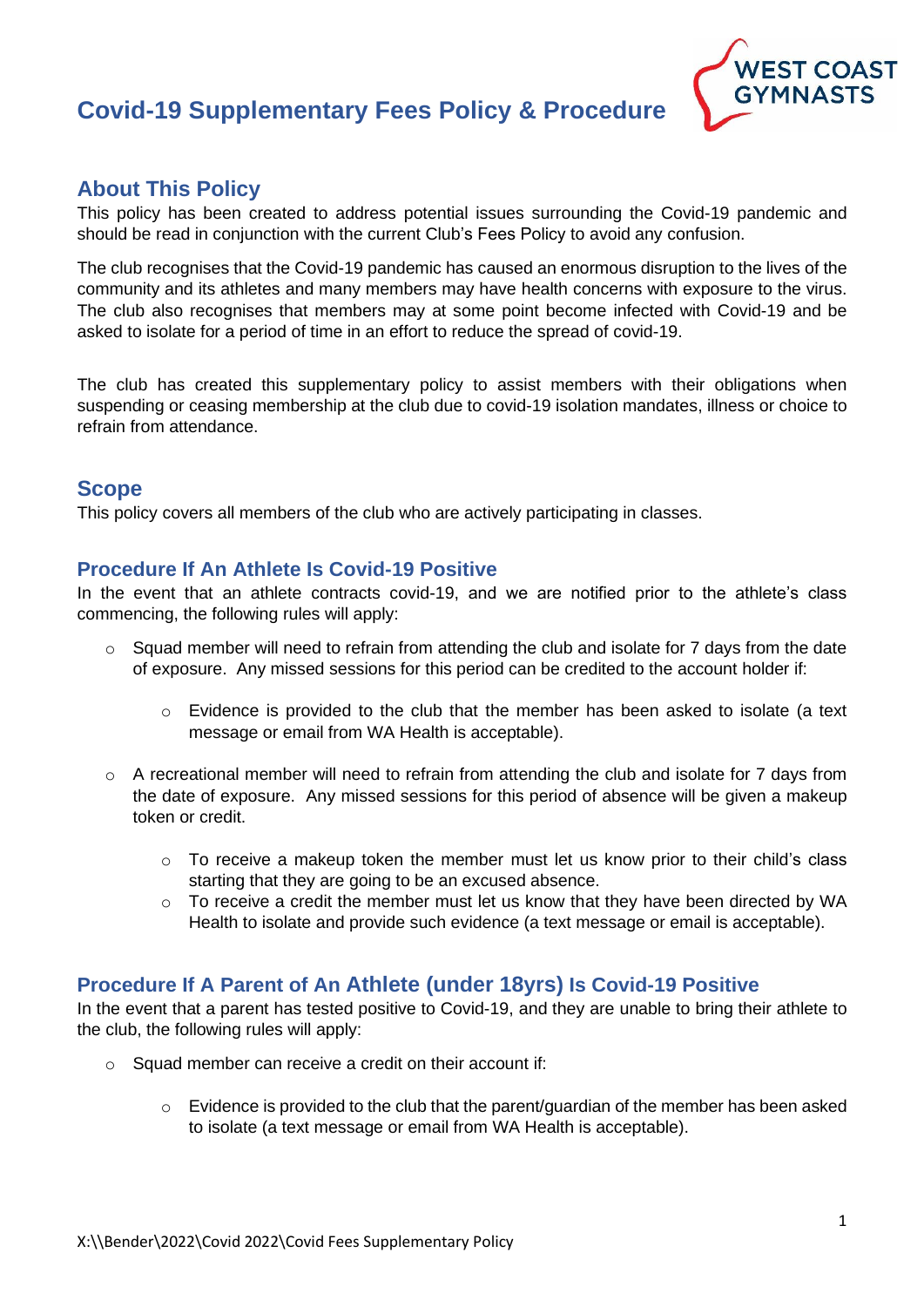- o A recreational member can be given a credit or a makeup token:
	- $\circ$  To receive a makeup token the member must let us know prior to their child's class starting that they are going to be an excused absence.
	- $\circ$  To receive a credit the member must let us know that they have been directed by WA Health to isolate and provide such evidence (a text message or email is acceptable).

### **If An Athlete, or Parent of An Athlete (under 18yrs) Is Asked To Isolate**

In the event that an athlete, or parent of an athlete, is asked to isolate due to potential exposure to Covid-19, a credit will be issued, provided that:

- $\circ$  The Club is notified of the excused absence via the Customer Portal prior to the athlete's class commencing,
- o The club is provided evidence (a text message from the Dept of Health, or similar notification) that the athlete (or parent of the athlete if under 18yrs) must isolate.

## **If The Club Chooses To Cancel A Class Due To A Positive Case**

If the club decides that in the best interest of its members, a class needs to be cancelled due to a Covid-19 positive case:

- $\circ$  Participants of the class will be notified by email (and text if there is less than 24 hour's notice).
- $\circ$  A credit will be organised and applied to the athlete's account within 28 days of the class being cancelled.
- o All members of that class will be asked to refrain from attending the venue.

#### **If A Member Wishes To Suspend Their Enrollment**

If a member wishes to suspend, pause, place on hold, or cease membership with the club, 4 week's written notice must be provided.

If a member wishes to suspend their athlete's attendance due to covid-19 concerns or to limit their exposure to the virus, the club can provide makeup tokens (selected recreational classes only) for the excused absences provided that:

- o Excused absences are submitted via the Customer Portal prior to the athlete's class commencing.
- o The member understands that the Club cannot guarantee the child's position in the same class after the Drop Date has passed.

If an athlete wishes to suspend their training due to concerns related to covid-19 (eg. Having to isolate if there's a positive case, or becoming unwell), and they wish to have their position in their class **guaranteed** upon return, then the member will be charged accordingly and makeup tokens will be made available.

If an athlete wishes to suspend their training due to concerns related to covid-19 and **does not** wish for their position within a class to be held, the member will be dropped from the class after the usual 4 week period. It will then be up to the accountholder to re-enrol via the Customer Portal once the member is ready to return. If there is no available class, that member will need to put in a waiting list request.